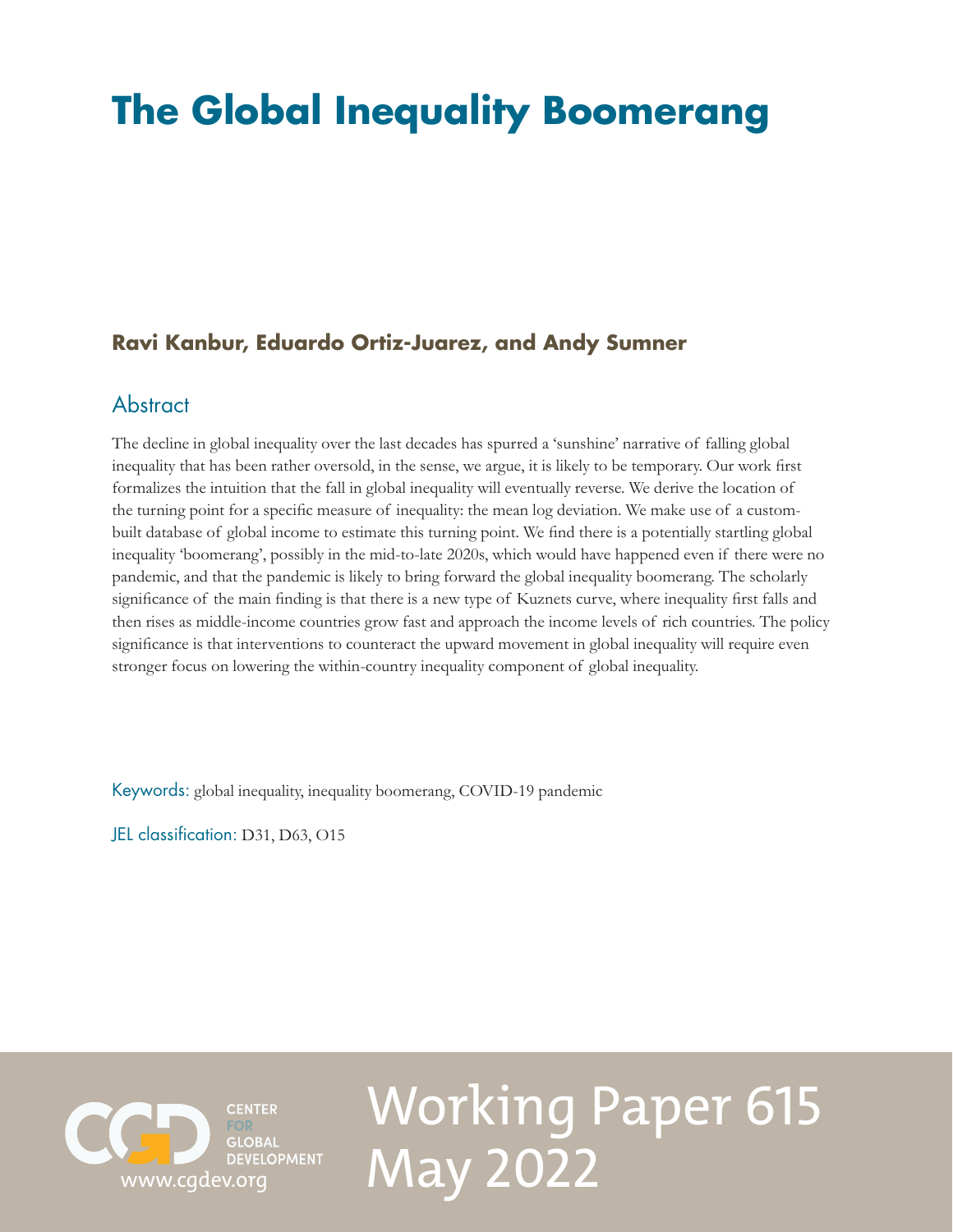#### **The Global Inequality Boomerang**

Ravi Kanbur Cornell University [sk145@cornell.edu](mailto:sk145@cornell.edu)

Eduardo Ortiz-Juarez King's College London [eduardo.ortizj@kcl.ac.uk](mailto:eduardo.ortizj@kcl.ac.uk)

Andy Sumner King's College London [andrew.sumner@kcl.ac.uk](mailto:andrew.sumner@kcl.ac.uk)

The authors are very grateful for research assistance from L. Guillermo Woo-Mora. We would like to thank for comments François Bourguignon, Martin Ravallion, and Justin Sandefur and an anonymous reviewer of the working paper.

Ravi Kanbur, Eduardo Ortiz-Juarez, and Andy Sumner. 2022. "The Global Inequality Boomerang." CGD Working Paper 615. Washington, DC: Center for Global Development. <https://www.cgdev.org/publication/global-inequality-boomerang>

**Center for Global Development 2055 L Street NW Washington, DC 20036**

> 202.416.4000 (f) 202.416.4050

**www.cgdev.org**

The Center for Global Development works to reduce global poverty and improve lives through innovative economic research that drives better policy and practice by the world's top decision makers. Use and dissemination of this Working Paper is encouraged; however, reproduced copies may not be used for commercial purposes. Further usage is permitted under the terms of the Creative Commons License.

The views expressed in CGD Working Papers are those of the authors and should not be attributed to the board of directors, funders of the Center for Global Development, or the authors' respective organizations.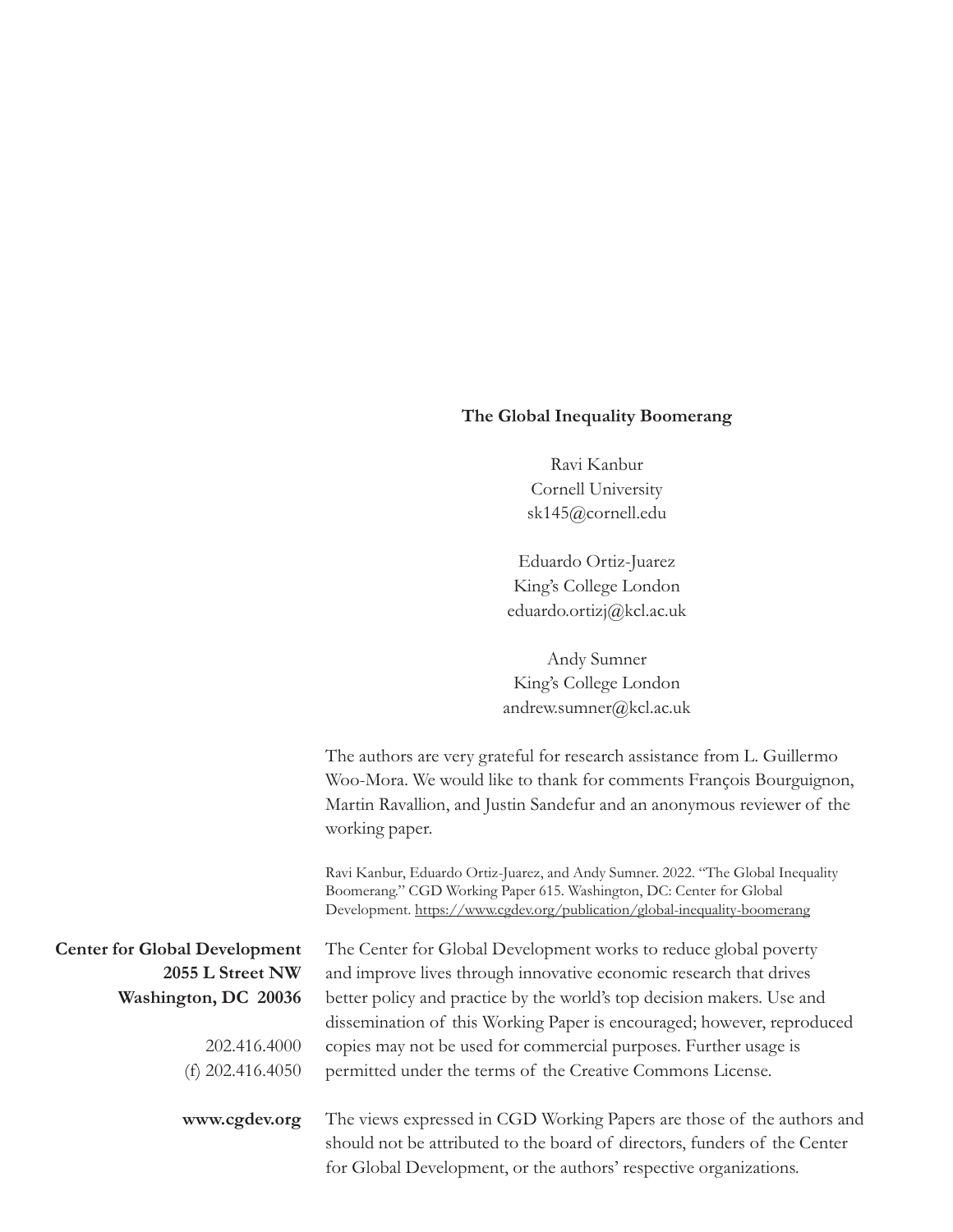## **Contents**

| B. Dominance of the between-country component of global income inequality15 |
|-----------------------------------------------------------------------------|
|                                                                             |
|                                                                             |
|                                                                             |
|                                                                             |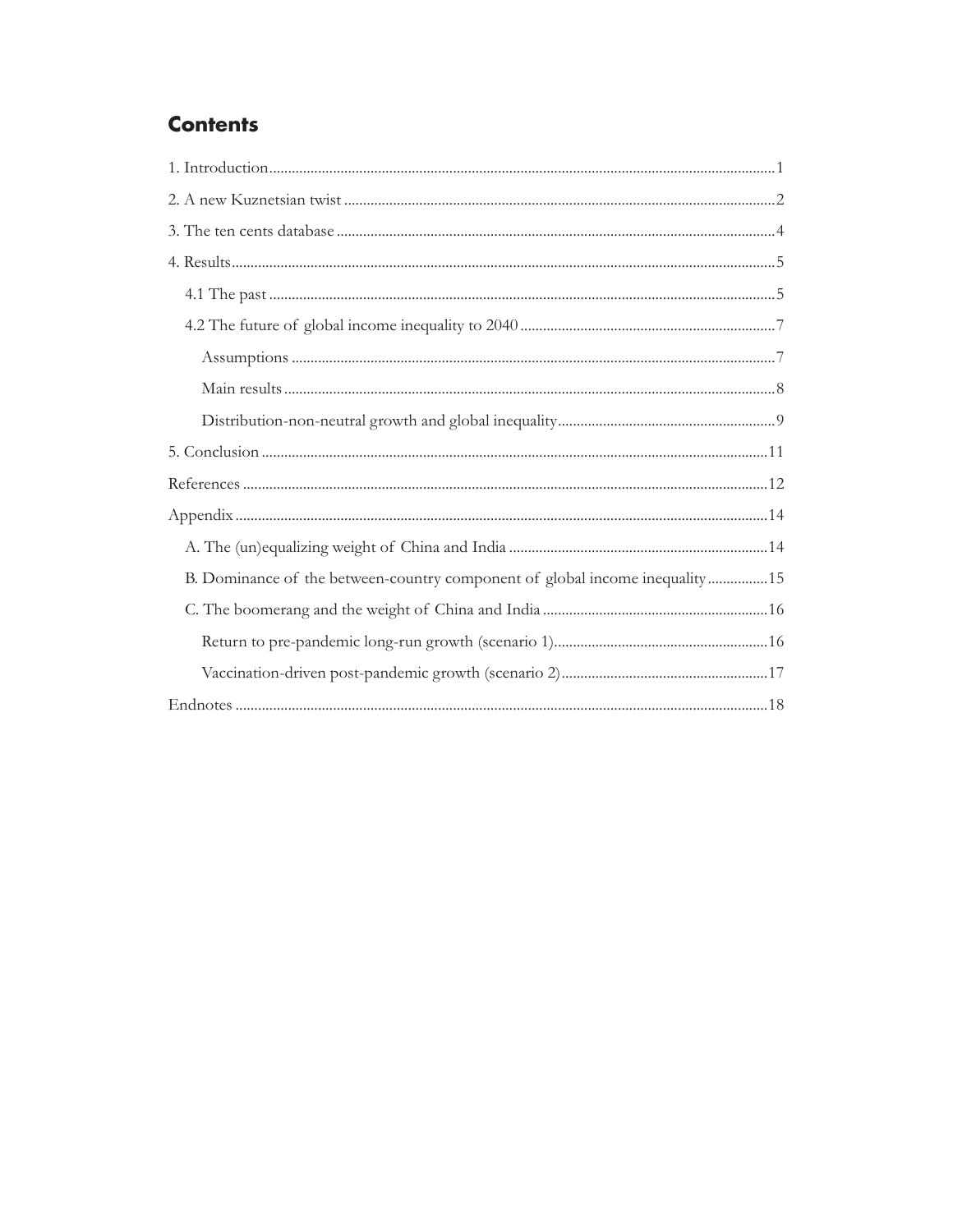## **List of figures**

| Figure 1. Global distributions of per capita income or consumption, 1981 and 20195                                                                       |
|----------------------------------------------------------------------------------------------------------------------------------------------------------|
|                                                                                                                                                          |
| Figure 3. Relative contribution of the absolute annual change in the within-<br>and between-country components to the absolute annual decline in the MLD |
| Figure 4. Evolution of global income inequality under different assumptions,                                                                             |
|                                                                                                                                                          |
| Figure A1. Evolution of global income inequality in selected scenarios,                                                                                  |
|                                                                                                                                                          |
| Figure B2. Absolute changes in the MLD and its components, 1988-201315                                                                                   |
| Figure C1. Evolution of between-country inequality under scenario 1, 1981–2040 16                                                                        |
| Figure C2. Evolution of between-country inequality under scenario 2, 1981–2040 17                                                                        |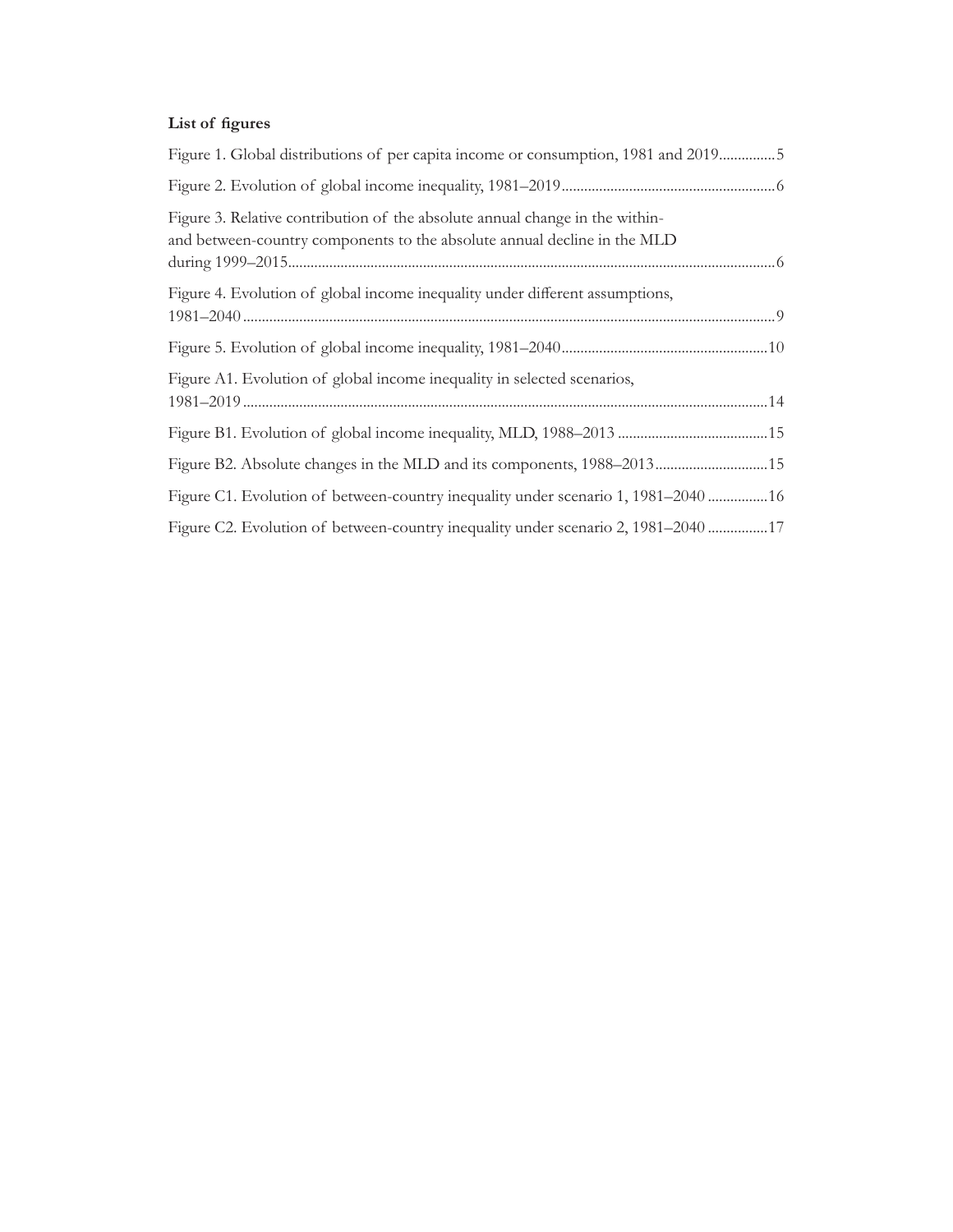## <span id="page-4-0"></span>**1. Introduction**

This paper focuses on the past and potential future evolution of income (or consumption) inequality in the world over the period 1981–2040. Inequality in the world has fallen by most common definitions since the late 1980s, and this is largely due to a decline in the between-country component of inequality (Anand and Segal 2015; Gradín 2021; Lakner and Milanovic 2016; Niño-Zarazúa et al. 2017). Specifically, the concept of *global inequality* for household income or consumption per capita, defined as if all individuals in the world belonged to one single country—i.e., Milanovic's (2005) *concept 3*—has declined between 1988 and 2013 at an average annual rate of between 0.41 per cent and 1.1 per cent, when measured by the Gini coefficient and the mean log deviation (MLD), respectively, with the most notable decline occurring after 2003. The decomposition of the MLD shows that the decline in global inequality has been largely driven by an important drop in the betweencountry component, whose relative contribution to the overall MLD measure has reduced from 80 per cent in 1988 to just above 65 per cent.

Looking ahead, we argue that the impact of China's economic development—and of other fast-growing, populous countries such as India—on the between-country component will, at some point, diminish and start to add to global inequality if economic growth continues apace. Perhaps paradoxical, but the same force which was contributing to lowering global inequality will start to raise it. When will this happen? Our calculations suggest that this could happen within a decade.

To answer this question, our paper reconstructs the full household per capita income (or consumption) distributions from household surveys of more than 160 countries over the period 1981–2019 and considers what can be said about the plausible evolution of income inequality between countries in the aftermath of the COVID-19 pandemic, up to 2040.1 Based on this data, we argue that the decline in global income inequality over the last decades has spurred a 'sunshine' narrative of falling inequality that has been rather oversold, in the sense that it is likely to be *temporary*, i.e. the decline in global inequality will reverse due to changes in the between-country component.2 We find there is a potentially startling global inequality 'boomerang', possibly in the mid-to-late 2020s, which would have happened even if there had not been a pandemic, and that the pandemic is likely to bring forward such a global inequality boomerang.

The remainder of the paper is structured as follows. Section 2 discusses global income inequality in relation to some aspects of a Kuznets lens and presents a formalization of the evolution of global income inequality with a focus on the between-country component. Section 3 describes the dataset we use. Section 4 presents the results. Finally, Section 5 concludes.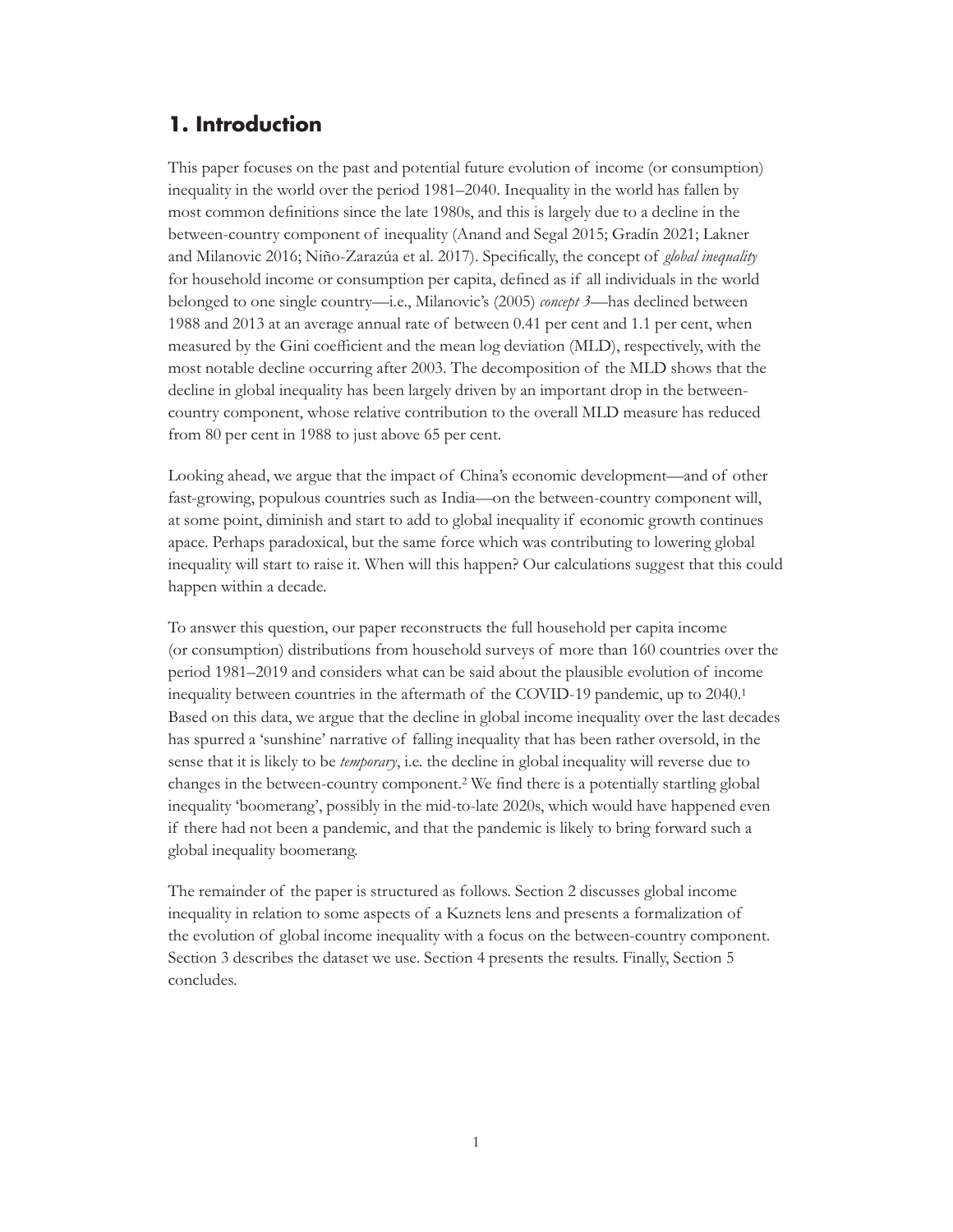### <span id="page-5-0"></span>**2. A new Kuznetsian twist**

In his seminal work, Kuznets (1955) considered the evolution of inequality in a country during the course of a structural transformation in which the population moved from a low mean/low inequality income distribution (rural/agricultural sector) to a high mean/ high inequality income distribution (urban/industrial sector). He argued that such a transformation would lead to inequality increasing in the early stages, peaking, and then declining in the later stages—the famous inverted-U shape. This formulation has spurred a vast literature, encompassing both mathematical formalization and empirical estimation (see, e.g., Anand and Kanbur 1993a, 1993b).

Kuznets's formulation of viewing overall distribution as composed of a population-weighted sum of component distributions, can equally well be applied to the world distribution of income, except that instead of sectors within a country, we have countries within the world as the key components. But the change of lens also changes the focus of attention. The global setting makes it more appropriate to focus on changes in the constituent distributions since, despite global migration and differential population growth rates, global population shares accounted for by different countries would not change dramatically over the period of a decade or so. Further, in a global setting, as we shall see, it is the fast-growing middle-income countries which play a central role in the evolution of world inequality—so, instead of the simple Kuznets model of two component distributions (the sectors), we need minimally three component distributions (high-, middle-, and low-income countries). Assuming there is unlikely to be very large-scale population shifts between countries, global income inequality may rise or fall primarily because of changes either in within-country inequality or in the mean income of countries (between-country inequality).

The previous argument can be formalized in a three-country model with per capita incomes  $y_i$  (*i* = 1, 2, 3), with  $y_1 \le y_2 \le y_3$  and population shares  $x_1 + x_2 + x_3 = 1$ . In this hypothetical setting, the low-income group or country 1 can be thought of as 'Africa', the middle-income country 2 as 'China', and the high-income country 3 as 'the United States (US)'. For the sake of the argument, let us focus on the mean log deviation  $(L)$  as the measure of inequality, with  $L_1, L_2, L_3$  being the mean log deviation for each of the three countries. Given the properties of this measure, the global *L* thus can be broken down into the within-group  $(L_W)$  and the between-group  $(L_B)$  components as follows:

$$
L = L_W + L_B \tag{1}
$$

where

$$
L_W = x_1 L_1 + x_2 L_2 + x_3 L_3 \tag{2}
$$

$$
L_B = In(x_1y_1 + x_2y_2 + x_3y_3) - [x_1In(y_1) + x_2In(y_2) + x_3In(y_3)]
$$
\n(3)

Now consider what happens to the global *L* as  $y_2$  (China) goes from a value of  $y_1$  ('Africa') to a value of  $y_3$  (US), holding everything else constant. Note that since the mean log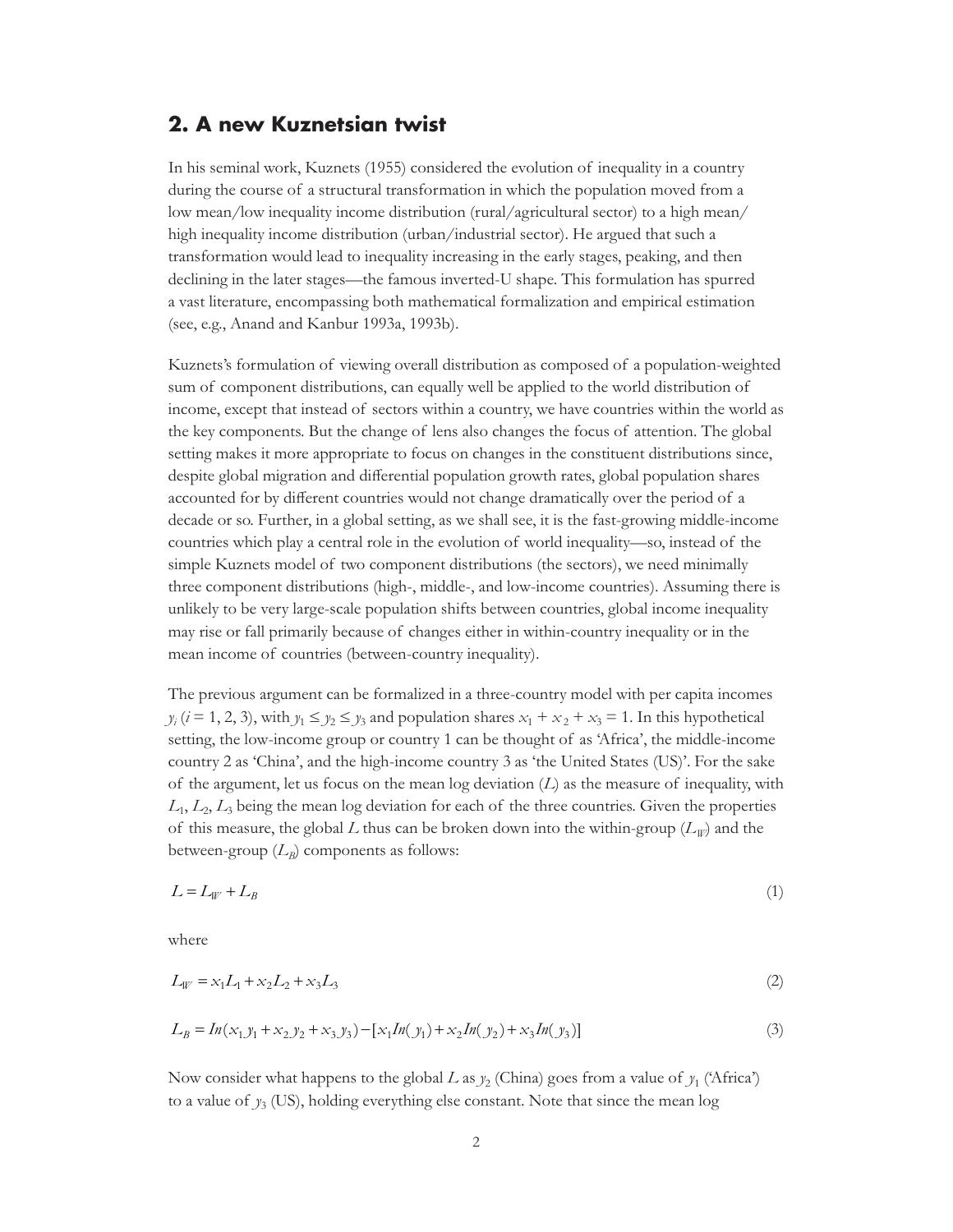deviation is scale independent, this exercise is about the relative values of the three per capita incomes—they could all be growing, but it is the relative growth rates which are important. From (1), (2), and (3), the only impact on overall inequality *L* of a change in  $y_2$  comes through the impact on  $L_B$ . The derivative of  $L_B$  with respect to  $y_2$  is given by:

$$
\frac{dL_B}{dy_2} = \frac{x_2}{x_1 y_1 + x_2 y_2 + x_3 y_3} - \frac{x_2}{y_2}
$$
\n(4)

It thus follows that:

 $\overline{\mathbf{r}}$ 

$$
\frac{dL_B}{dy_2} < 0 \text{ when } y_2 = y_1
$$
\n
$$
\frac{dL_B}{dy_2} > 0 \text{ when } y_2 = y_3
$$
\n
$$
\frac{dL_B}{dy_2} = 0 \text{ when } y_2 = \frac{x_1 y_1 + x_3 y_3}{x_1 + x_3}
$$

Thus, we have a new Kuznetsian twist. It can be demonstrated that, holding all else constant,  $L_B$ , and hence  $L$ , first decreases and then increases with  $y_2$ , with the minimum value occurring when  $y_2$  (i.e. the per capita income of 'China') crosses the population weighted average of  $y_1$  and  $y_3$  (i.e. the per capita incomes of 'the US' and 'Africa'). Obviously, the story is more complicated empirically since there are also changes in within-country inequalities and in population shares. These forces will indeed be taken into account in what follows, but the basic force making for the 'inequality boomerang' has been identified as the changing contribution of the middle-income country mean to overall between-country inequality first negative, and then positive. This theoretical possibility is intuited in Ravallion (2014, 2021) and Bourguignon (2015), who have argued that the differential pace of economic growth experienced by developing countries and China in particular would put upward pressure on between-country inequality as China surpasses the global mean income.1 The derivations above formalize the intuition and derive the location of the turning point for a specific measure of inequality—the mean log deviation (MLD). In this case, it is seen that the critical threshold is not the global mean but the "left out mean" of world income.

Indeed, what was described earlier can be summarized as a new Kuznetsian twist in the terms that follow. Global income inequality, defined as if all individuals in the world belonged to one single country, has fallen despite the increase in within-country inequality in large countries (data from the World Bank (2016), based on Lakner and Milanovic (2016) and Milanovic (2016), shows that the within-country component has moved upwards from accounting for 20 per cent of total global inequality in 1988 to almost 35 per cent in 2013).

<sup>1</sup> See also discussion in Milanovic (2021).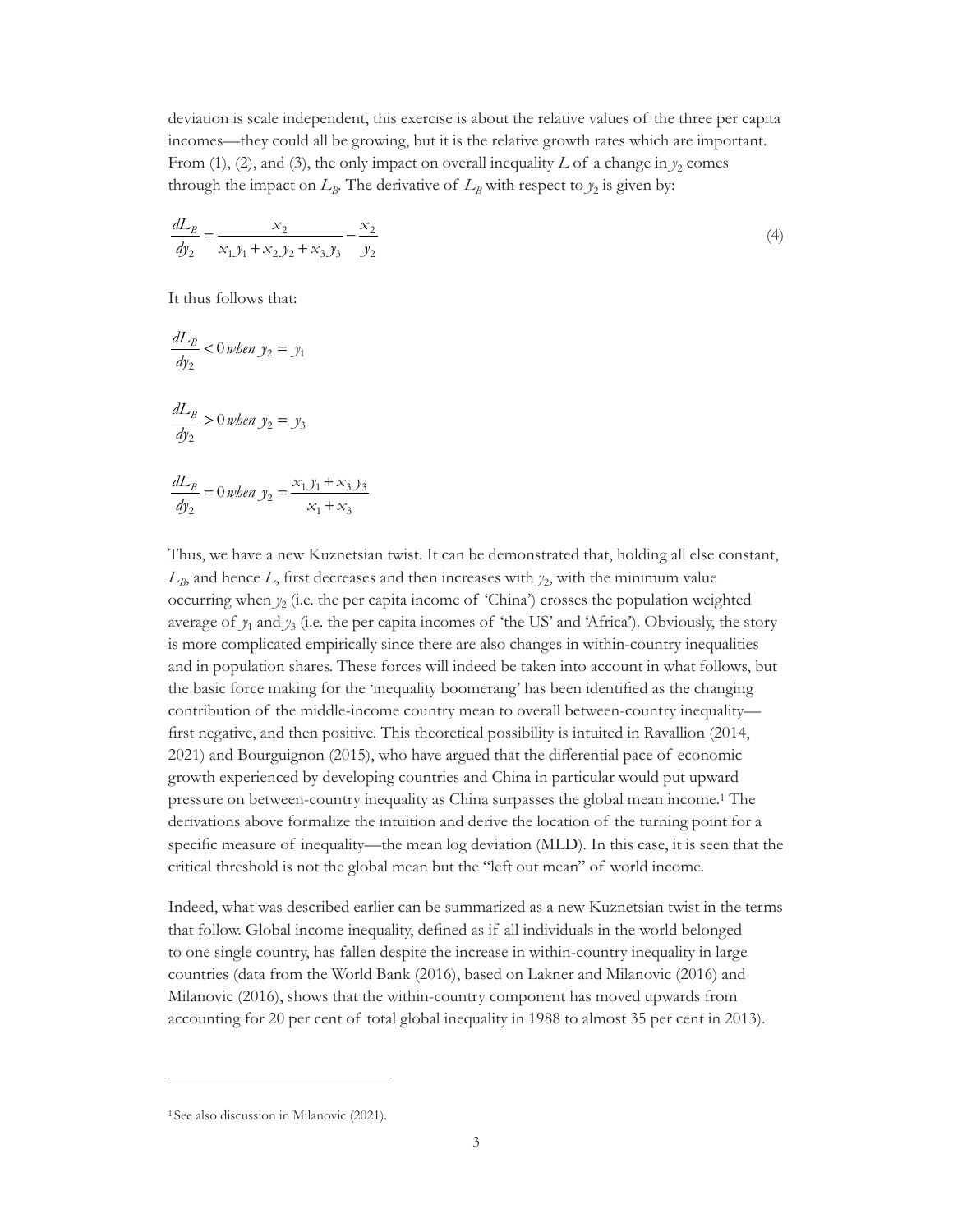<span id="page-7-0"></span>This is because previously poor populous countries like China and India have grown relative to rich countries such as the US, and hence, the between-country component has fallen and done so sufficiently (from 80 to 65.2 per cent of total global inequality, World Bank (2016)) to overcome the rise in the within-country component. Nonetheless, as China's rapid growth continues (as well as other large emerging economies such as India), it will pull away from other poor countries, and this will contribute to rising between-country inequality. Will there then be a turning point in global inequality, and when will that happen?

## **3. The ten cents database**

In order to analyse changes in global income inequality (e.g., Milanovic's 2005 *concept 3*) we need household survey data that allows for a global interpersonal comparison of incomes. To this end, this paper exploits what we have termed as the 'ten cents database', which has been built from the World Bank's tool of harmonized household income and consumption surveys (Arayavechkit et al. 2021).<sup>3</sup> This tool contains household income and consumption data for between 156 and 162 countries each year over the period 1981–2019, which together concentrate about 96 per cent of the world's population. These numbers imply the existence of about 6,230 country-year distributions, although only about 1,858, or 30 per cent, are actual surveys (with 2015 and 2017 as the mean and median years, respectively), whereas the remaining 70 per cent corresponds to distributions that were interpolated or extrapolated to fill the country-year gaps over the period—since not all surveys were collected in a year that is common to all countries.

The interpolation and extrapolation exercises were performed under distribution-neutral assumptions using two potential indicators from national accounts: the annual growth rate of household final consumption expenditure (HFCE) per capita—arguably, the indicator that is conceptually closest to households' economic activity captured by surveys—and the annual growth rate of GDP per capita—which is adopted in countries where HFCE is scarce or not available, mainly in sub-Saharan Africa—(see, e.g., Prydz et al. 2019).4 With 30 per cent of the country-year data points being actual surveys, the vast majority of countries in the dataset have at least two actual surveys, which allows capturing some intertemporal changes in each country's distribution. Yet, the fact that 70 per cent of the data points were filled under distribution-neutral assumptions imply that any changes in the evolution of global inequality over 1981–2019, according to this dataset, were mostly driven by the between-country component—which is the focus of this paper after 2019 (see Section 4).5

The user of the World Bank's tool cannot observe household per capita income or consumption at the individual level, but rather can retrieve the distributions of those indicators for each country and year using an algorithm, in the spirit of Dykstra et al. (2014), applied to the dataset's application programming interface (Castañeda Aguilar et al. 2019; Zhao 2019). Specifically, to retrieve each country-year distribution, the algorithm computed the cumulative share of the population with per capita income or consumption below an array of monetary thresholds that change in value every \$0.10 a day per person (2011 PPP), starting from \$0.10 up to a maximum value that covers 99.99 per cent of the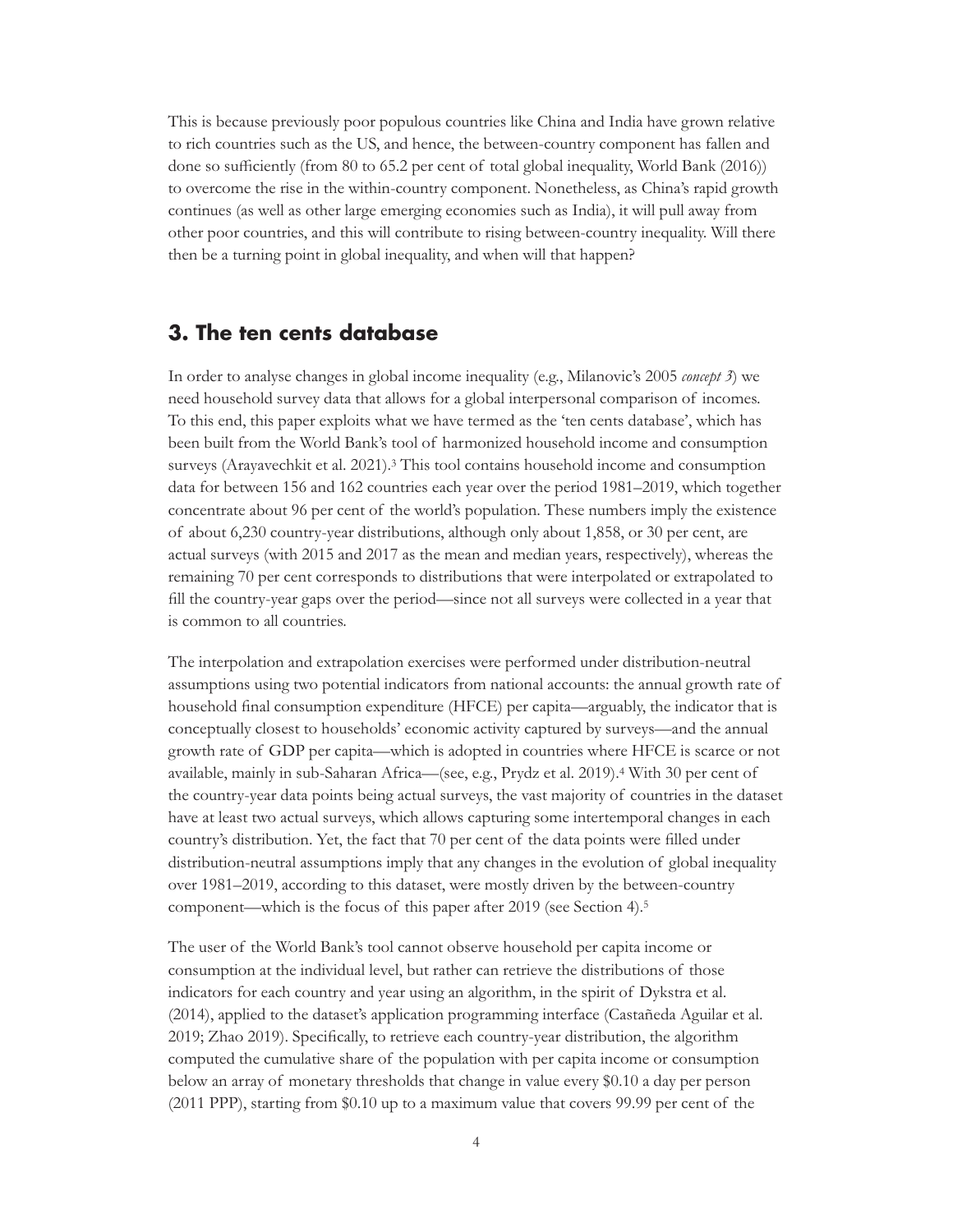<span id="page-8-0"></span>population. From these cumulative shares, individuals within each \$0.10-bin were isolated and then assigned the middle value of their bin as their daily amount of per capita income or consumption (hence, the label 'ten cents database').

Each of the country-year distributions were pooled together over the period 1981–2019, from which inequality measures such as the Gini coefficient and the MLD are estimated globally using the size of the population within each bin as weights.6 Figure 1 plots the global distributions of household per capita income (or consumption) reconstructed from the World Bank's tool only for 1981 and 2019. The Panel A shows the transition from the well-known bimodal distribution that still prevailed by the early 1980s to the current unimodal density with the three poverty lines used by the World Bank (\$1.90, \$3.20, and \$5.50 a day). Poverty at those lines are better seen in the cumulative distribution functions of Panel B, suggesting a decrease of those living under \$1.90-a-day from about 43 per cent of the world's population in 1981 to less than 9 per cent in 2019—consistent with the figures reported elsewhere by the World Bank (see, e.g., the World Bank's PovcalNet tool for 1981, Lakner et al. 2020a for 2019, and the discussion of poverty trends at different levels in Sumner et al. 2022).





*Note:* In both panels, the dotted vertical lines represent, starting from the left, the monthly equivalent of the \$1.90, \$3.20, and \$5.50 poverty lines, respectively.

*Source:* Author's calculations based on country-year per capita income or consumption distributions reconstructed from the World Bank's PovcalNet online tool (March 2021 update).

## **4. Results**

#### **4.1 The past**

Our first task is to show that our 'ten cents database' produces results consistent with available evidence on the past (e.g., Lakner and Milanovic 2016; Milanovic 2016; World Bank 2016). The computations from the reconstructed income distributions reveal that global income inequality, as measured by either the Gini coefficient or the MLD, has been falling markedly and steadily since the end of the 1990s and up to 2015, with a relative stagnation onwards to 2019 (Figure 2).7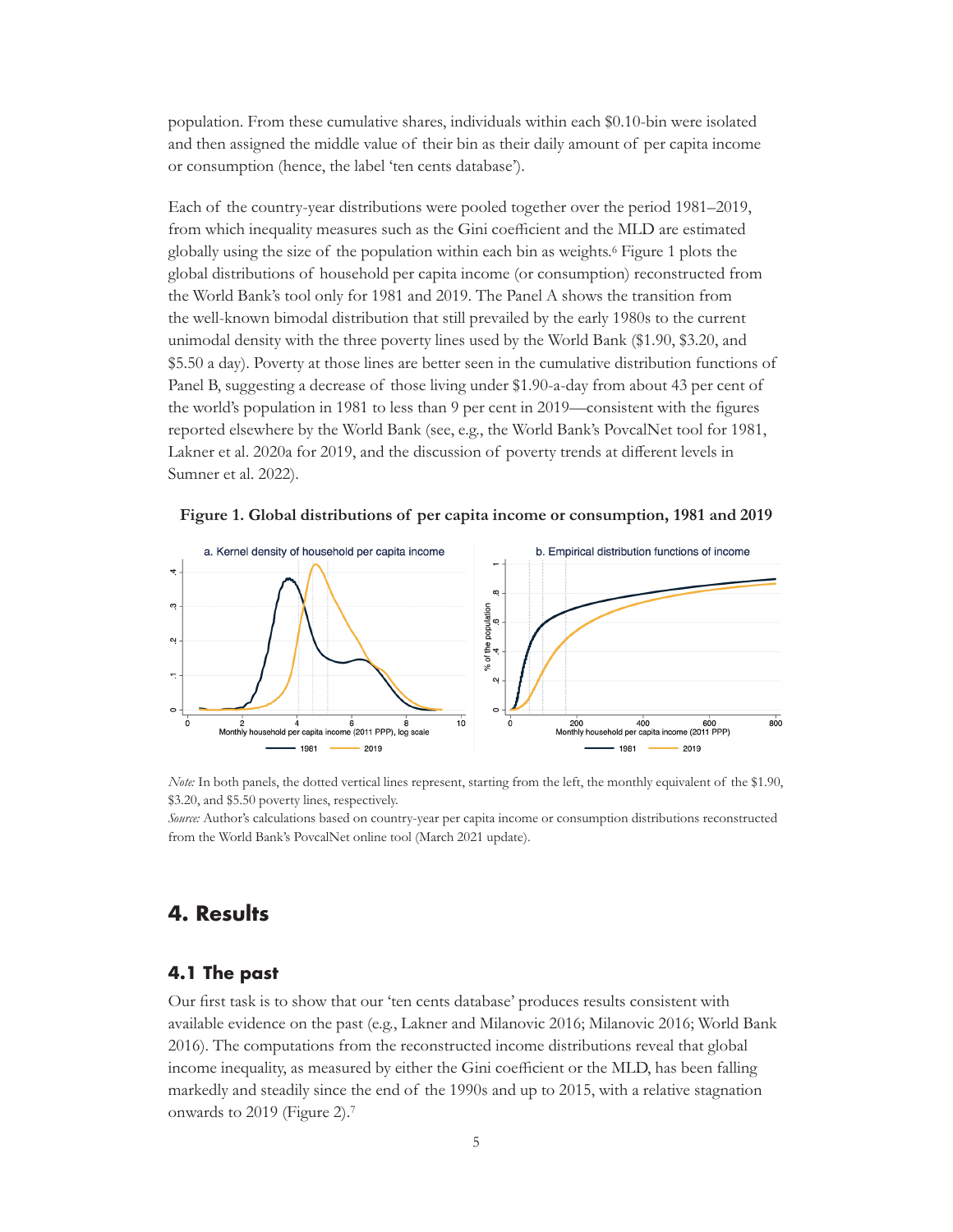<span id="page-9-0"></span>Focusing on the period of sustained decline, viz. 1999–2015, the decomposition of the MLD into its within- and between-country components reveals that the absolute change in the latter has accounted for the lion's share of the absolute change in the MLD throughout the subperiod (Figure 3).





*Source:* Author's calculations based on country-year per capita income or consumption distributions reconstructed from the World Bank's PovcalNet online tool (March 2021 update).



**Figure 3. Relative contribution of the absolute annual change in the withinand between-country components to the absolute annual decline in the MLD during 1999–2015**

*Note:* A negative value of the relative contribution indicates that the corresponding component of inequality increased in absolute terms.

*Source:* Author's calculations based on country-year per capita income or consumption distributions reconstructed from the World Bank's PovcalNet online tool (March 2021 update).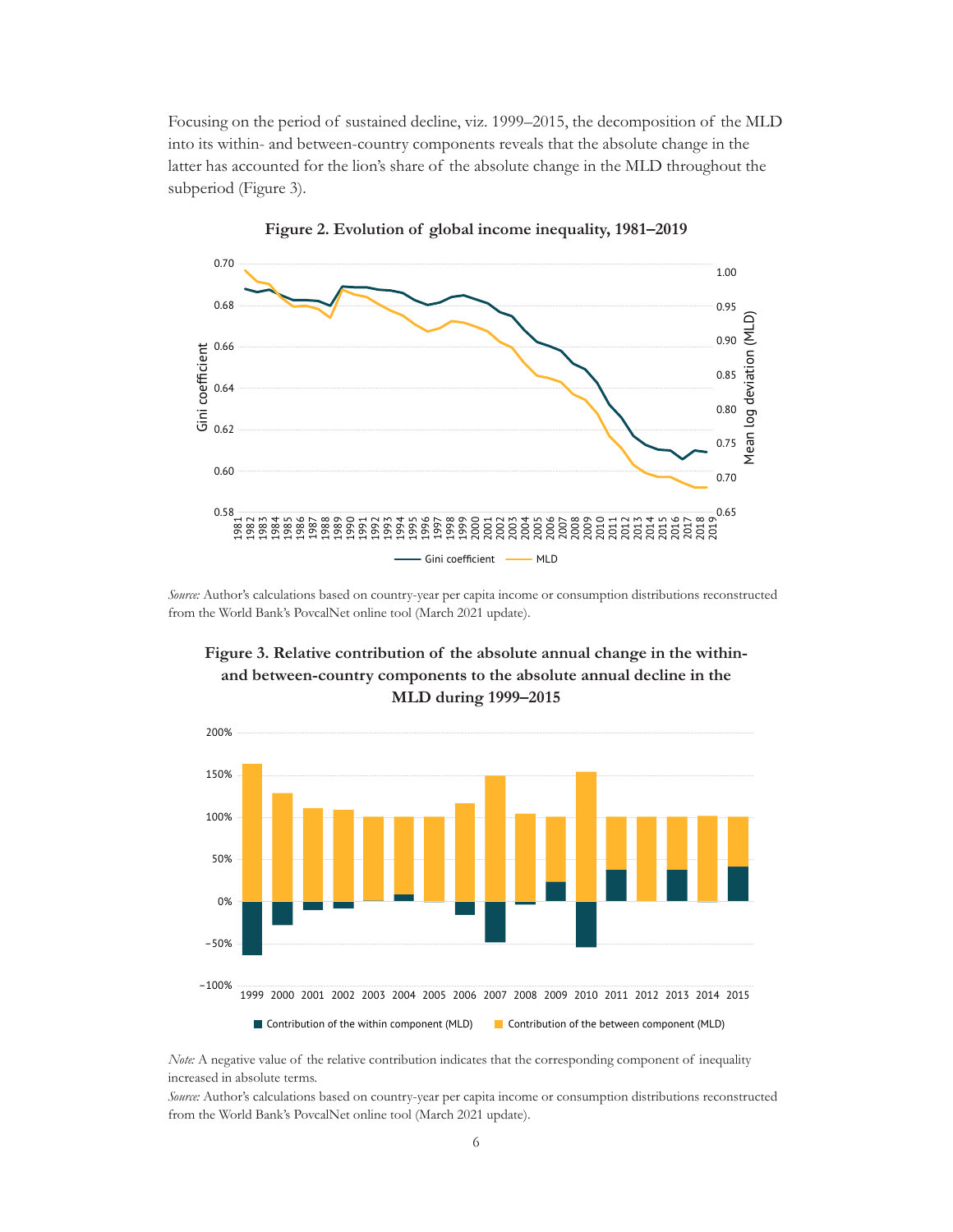<span id="page-10-0"></span>Though this result may be somewhat expected due to the distribution-neutral extrapolations (e.g. only about half of the country-year distributions in the subperiod come from actual surveys), it is strongly consistent with the same exercise applied to World Bank (2016, Figure 4.5), which uses actual surveys within two years of a reference year, and where the absolute changes in the between-country component dominate the decline in the MLD over 1988–2013 (see Appendix B). Thus, this result supports the focus of this paper on the potential evolution of global income inequality in the medium term, namely, 2020–40.

#### **4.2 The future of global income inequality to 2040**

#### **Assumptions**

The projections over 2020–40 exploit the World Bank's World Development Indicators on past growth in both HFCE per capita and GDP per capita. First, for 2020, the computation of income inequality considers the shock induced by the pandemic. To do so, the analysis follows the World Bank's (2020) approach used to estimate the impact of the pandemic on global poverty. That is, we project forward the global distribution of income (or consumption) in 2019 by applying a pass-through rate of 85 per cent of the country's GDP per capita growth rate between that year and 2020 to each country's income bin (see Lakner et al. 2020b for details).8

Then, for the period 2021–40, the computation of inequality indices results after each country's income bin is extrapolated following the approach of Prydz et al. (2019). That is, each value of the distribution is multiplied by a factor  $\int_0^{\infty}$ *n t t*  $\left( n_{t+1} \right)$  $\setminus$  $\left(\frac{n_{t+1}}{n}\right)$ J  $\frac{1}{1}$  that represents the corresponding country's annual growth rate between the year *t*, starting in 2020, and *t* +1, either of HFCE per capita or of GDP per capita in those cases where the former indicator is not available. In all these distribution-neutral projections, the analysis accounts for demographic changes by assuming that the population share in each country's income bin grows yearly at the country's population rates projected by the UN World Population Prospects for the period 2020–40.

We project forward with two ad-hoc growth scenarios. First, an optimistic, *return to prepandemic long-run growth* scenario (1)—in the spirit of Pritchett and Summers' (2014) argument on 'regression to the mean'—in which each country's income bin will grow at the per capita annual average rate observed over 1990–2019. Second, a *vaccination-driven post-pandemic growth* scenario (2) in which each country's income bin will grow at a rate that depends on each country's share of population fully vaccinated (see discussion in Deb et al. 2021; UNDP 2022a, 2022b; and on the COVID vaccination data, see Mathieu et al. 2021). Specifically, if such share is above 50 per cent, we assume a full return to the average growth over 1990–2019; if the share ranges 25–50 per cent, we assume a growth rate of half of that average growth; and if the share is less than 25 per cent, we assume a growth rate of only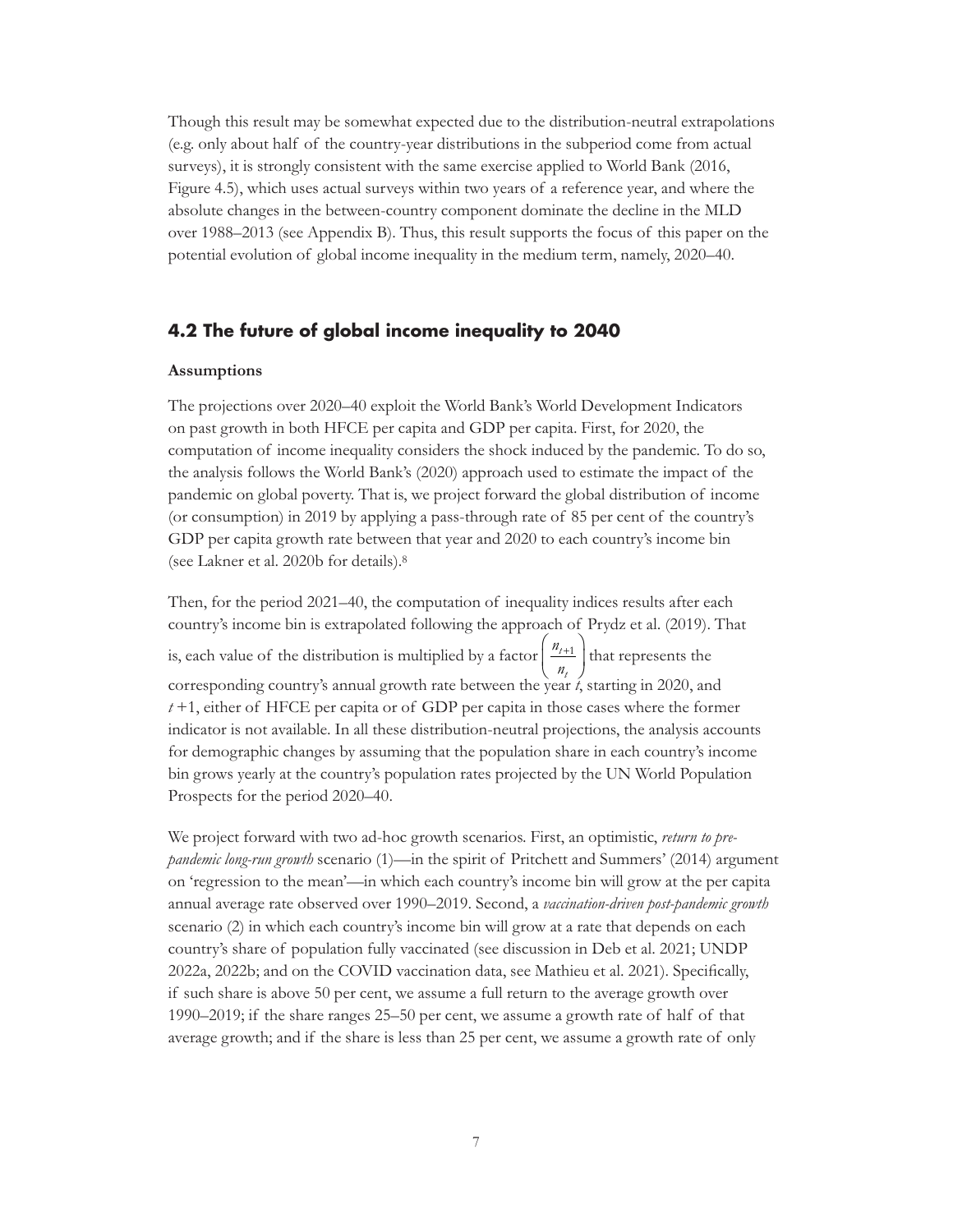<span id="page-11-0"></span>a quarter of that average growth.9 This scenario is *indicative*, included merely to illustrate, because we do not know for sure how much vaccination rates will influence long term growth rates. It is important to highlight that the purpose of the paper is not forecasting plausible growth rates beyond 2021, but to see what would happen with global income inequality under certain indicative assumptions.

#### **Main results**

What do we find? First, between 2019 and 2020, global inequality exhibits a rise (Figure 4). This inequality uptick is consistent with the result reported by Yonzan et al. (2021). It is also consistent with the finding by Deaton (2021) for the concept of world inequality, i.e. that in which each individual in the world is assigned their corresponding country's GDP per capita. As Deaton (2021: 7) argues, such increase 'can be largely attributed to India's poor performance; if [world] inequality is recalculated without India, the uptick is eliminated. By contrast, eliminating China, […] does nothing to eliminate the uptick in 2020.' In Appendix C, we show that these conclusions hold after removing China or India, each at a time, from the computations, but interestingly, after removing both China and India simultaneously, the inequality uptick remains, suggesting that the pandemic-induced contraction has driven the rest of the countries apart.

Second, the estimates after 2020 under the two distribution-neutral growth assumptions described above, suggest an unambiguous feature: there will be a reversal, or 'boomerang', in the recent declining (between-country) inequality trend by the early-2030s. Specifically, if each country's income bins grow at the average annual rate observed over 1990–2019 (scenario 1), the declining trend recorded since 2000 would reach a minimum by the end-2020s, followed by the emergence of a global income inequality boomerang (Figure 4). If, on the other hand, growth is linked to countries' share of fully vaccinated population (scenario 2), a startling result emerges: the inequality boomerang would occur around 2024 based on the Gini coefficient, while it may be happening immediately after the first year of the pandemic based on the MLD.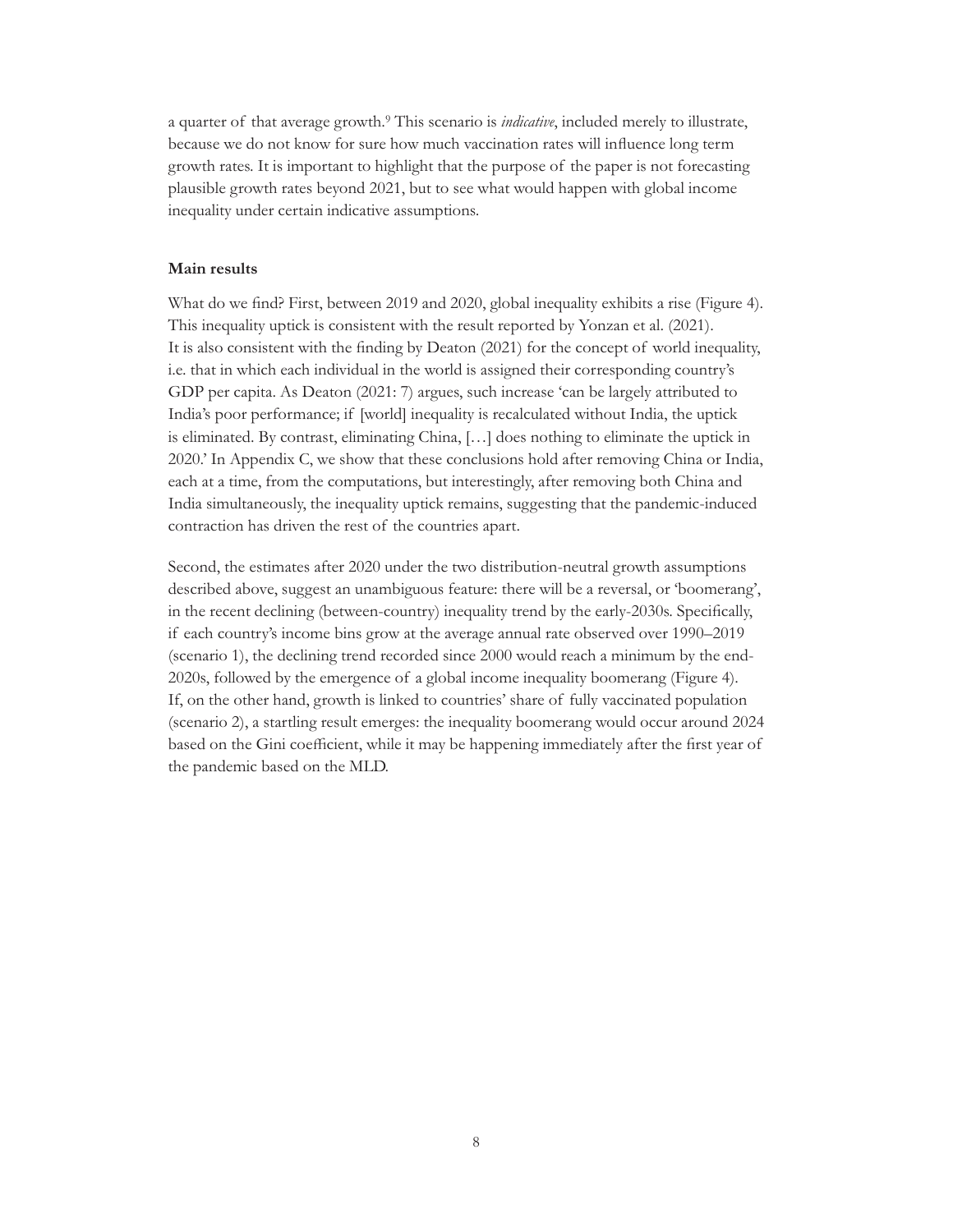<span id="page-12-0"></span>

#### **Figure 4. Evolution of global income inequality under different assumptions, 1981–2040**

*Notes:* Vertical lines delimit the change in income inequality between 2019 and 2020. The scenario 1 refers to the *return to pre-pandemic long-run growth* path in which it is assumed that each country's income bins will grow at the per capita annual average rate observed over 1990–2019. The scenario 2 refers to the *vaccination-driven post-pandemic growth* path in which it is assumed that each country's income bins will grow at a rate conditional on each country's share of fully vaccinated people.

*Source:* Author's calculations based on country-year per capita income or consumption distributions reconstructed from the World Bank's PovcalNet online tool (March 2021 update).

#### **Distribution-non-neutral growth and global inequality**

For comparison, we generate a distribution-sensitive growth scenario (see Figure 5). We take the two most recent actual household surveys for each country they are available for and compute the income growth rate by deciles between the two surveys. Then, we use such rates and extrapolate the corresponding income bins within each country-decile toward 2040 (i.e. we assume that these growth rates by country's deciles remain the same). In general, the results suggest that the inequality boomerang would emerge well before 2030.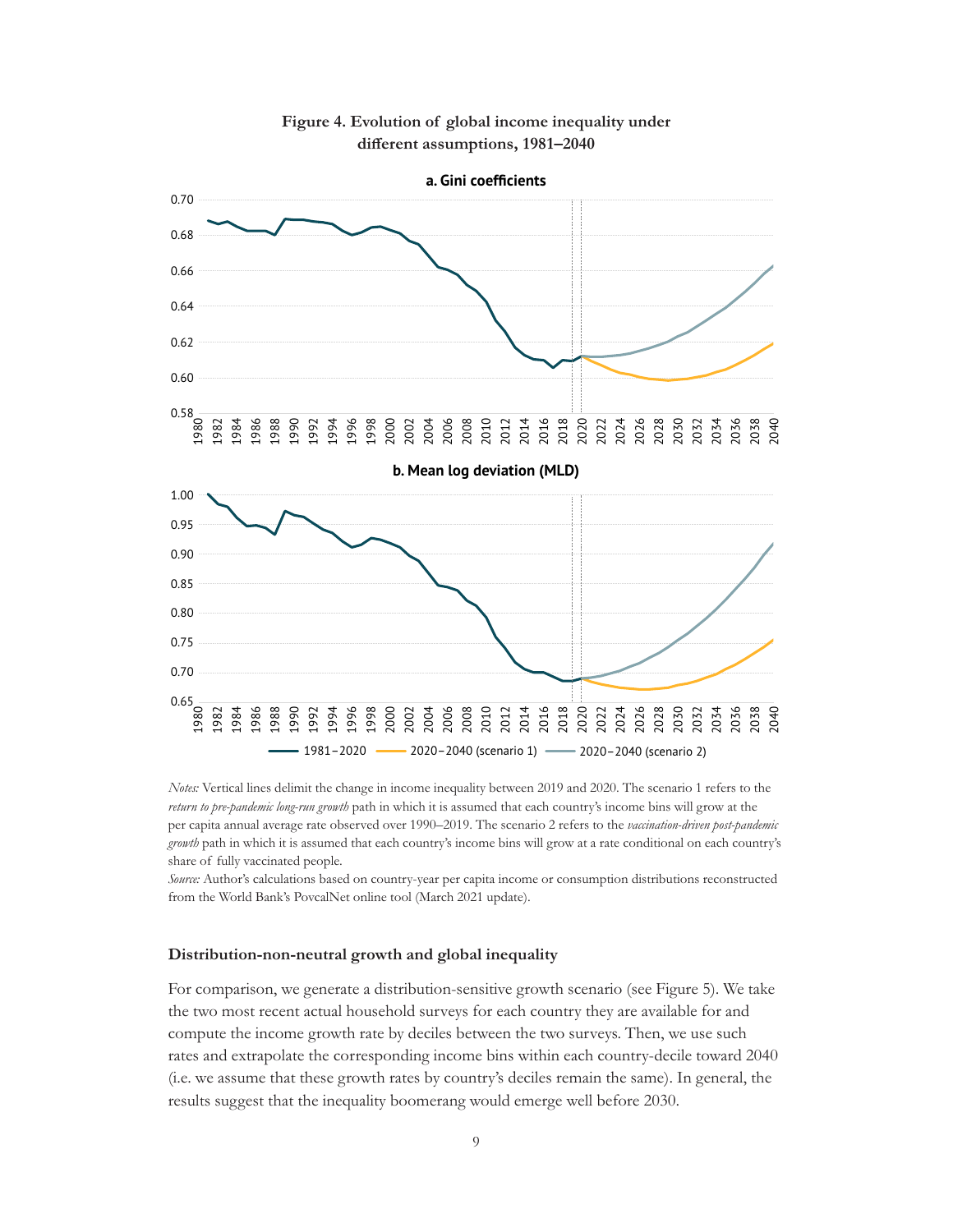<span id="page-13-0"></span>

**Figure 5. Evolution of global income inequality, 1981–2040**

from the World Bank's PovcalNet online tool (March 2021 update).

*Note:* Vertical lines delimit the change in income inequality between 2019 and 2020. *Source:* Author's calculations based on country-year per capita income or consumption distributions reconstructed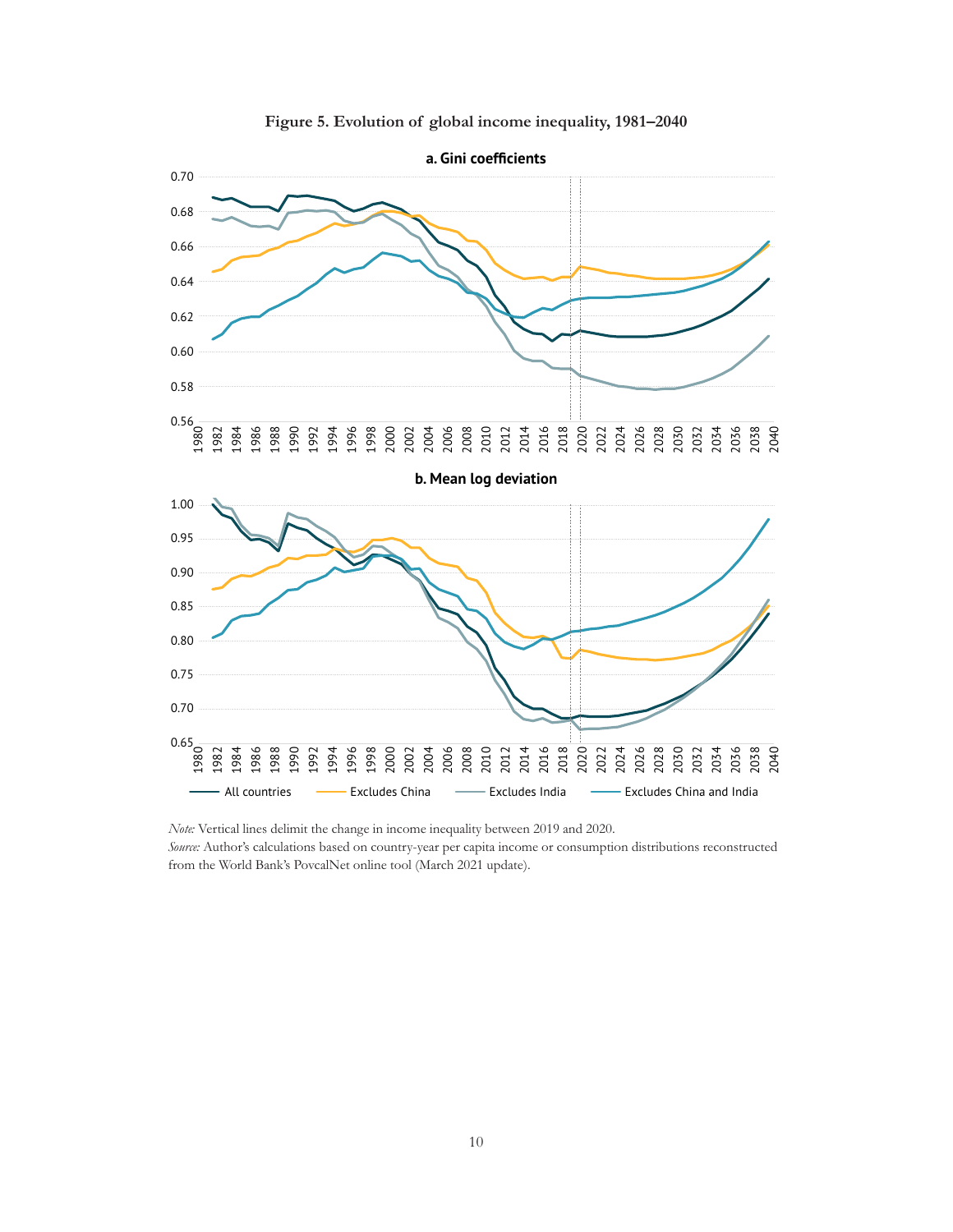## <span id="page-14-0"></span>**5. Conclusion**

The analysis in this paper has considered the past and potential future evolution of global inequality. Our results reported point towards the potential of a startling global inequality 'boomerang' toward the end-2020s or the early-2030s, driven by the path of between-country inequality, as middle-income countries approach income level of high-income countries but by the same token pull away from low-income countries. The global inequality boomerang could occur sooner if the access to COVID-19 vaccines across the developing world—which likely prevents a full economic recovery and growth potential—remains unequal.

Our core projections are distribution neutral, so they only pick up the impact of betweencountry inequality on world inequality. However, projections which extrapolate recent patterns of distributional non-neutral growth show that the upward turn in global inequality could come even sooner. Looked at another way, one set of interventions to counteract the boomerang and upward movement in global inequality is for policy to focus on lowering within-country inequality.

The conclusion is that the 'sunshine narrative' of declining global inequality needs to be tempered. An inequality boomerang is quite likely.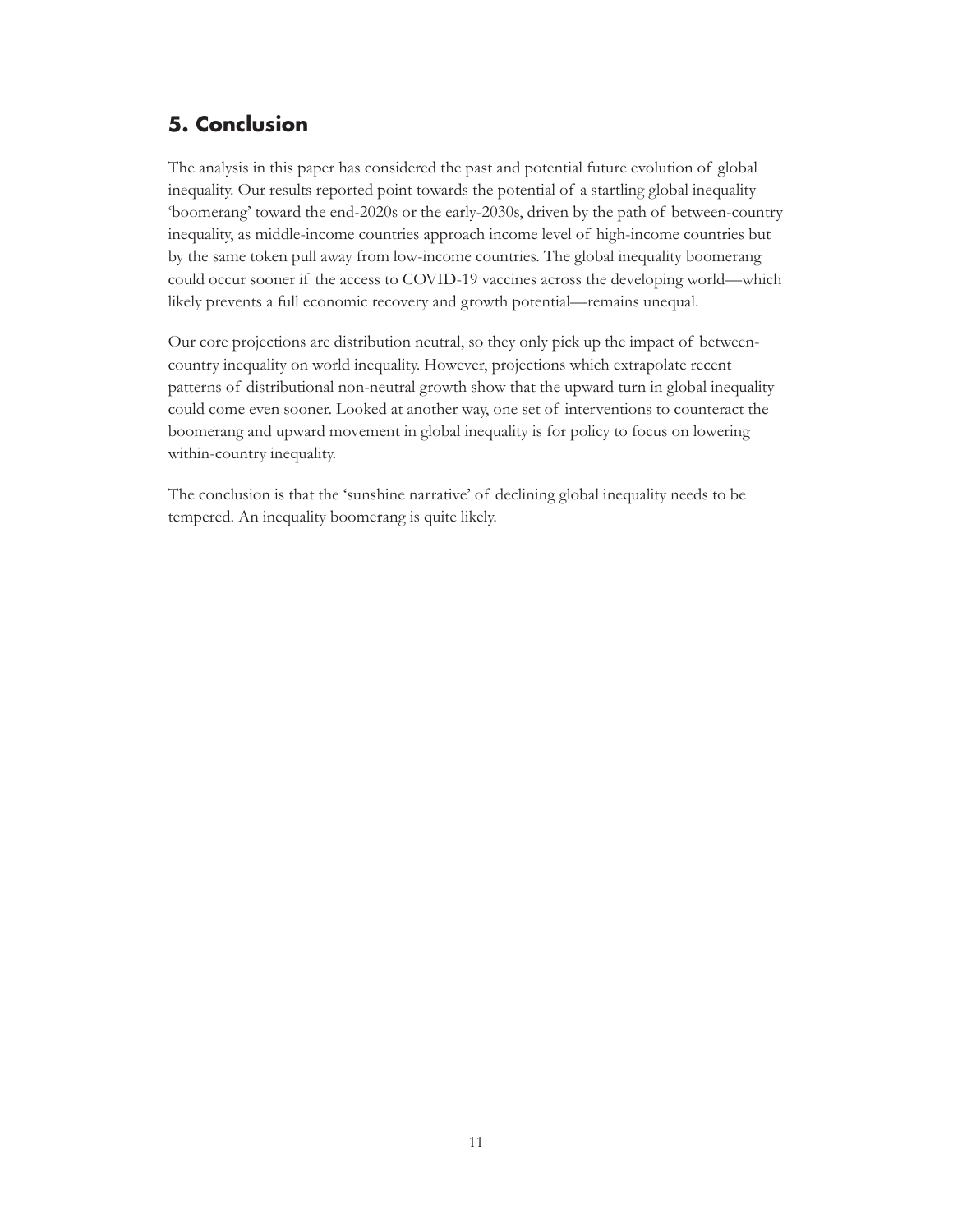## <span id="page-15-0"></span>**References**

- Anand, S., and S.M.R. Kanbur (1993a). 'The Kuznets Process and the Inequality— Development Relationship'. *Journal of Development Economics*, 40(1): 25–52. [https://doi.org/10.1016/0304-3878\(93\)90103-T](https://doi.org/10.1016/0304-3878(93)90103-T)
- Anand, S., and S.M.R. Kanbur (1993b). 'Inequality and Development. A Critique.' *Journal of Development Economics*, 41(1): 19–43. [https://doi.org/10.1016/0304-3878\(93\)90035-L](https://doi.org/10.1016/0304-3878(93)90035-L)
- Anand, S., and P. Segal (2015). 'The Global Distribution of Income'. In A.B. Atkinson and F. Bourguignon (eds), *Handbook of Income Distribution*. Vol. 2, Chapter 11, pp. 937–79. Amsterdam: Elsevier. <https://doi.org/10.1016/B978-0-444-59428-0.00012-6>
- Arayavechkit, T., A. Atamanov, K.Y. Barreto Herrera, N.B.H. Belghith, R.A. Castañeda Aguilar, T.H.M.J. Fujs, R. Dewina et al. (2021). 'March 2021 PovcalNet Update. What's New'. Global Poverty Monitoring Technical Note 15. Washington, DC: World Bank. <https://doi.org/10.1596/35340>

Bourguignon, F. (2015). *The Globalization of Inequality*. Princeton, NJ: Princeton University Press.

- Castañeda Aguilar, R.A., C. Lakner, E.B. Prydz, J. Soler Lopez, R. Wu, and Q. Zhao (2019). 'Estimating Global Poverty in Stata. The Povcalnet Command'. Global Poverty Monitoring Technical Note 9. Washington, DC: World Bank. [https://doi.](https://doi.org/10.1596/32477) [org/10.1596/32477](https://doi.org/10.1596/32477)
- Davis, S., and T. von Wachter (2017). 'Recessions and the Cost of Job Loss'. NBER Working Paper 17638. Cambridge, MA: National Bureau of Economic Research. [https://doi.](https://doi.org/10.3386/w17638) [org/10.3386/w17638](https://doi.org/10.3386/w17638)
- Deaton, A. (2021). 'COVID-19 and Global Income Inequality'. *LSE Public Policy Review*, 1(4): 1–10. <https://doi.org/10.31389/lseppr.26>
- Deb, P., D. Furceri, D. Jimenez, S. Kothari, J.D. Ostry, and N. Tawk (2021). 'The Effects of COVID-19 Vaccines on Economic Activity'. IMF Working Paper WP/21/248. Washington, DC: International Monetary Fund. [https://doi.org/10.5089/](https://doi.org/10.5089/9781589063761.001) [9781589063761.001](https://doi.org/10.5089/9781589063761.001)
- Dykstra, S., B. Dykstra, and J. Sandefur (2014). 'We Just Ran Twenty-Three Million Queries of the World Bank's Website'. CGD Working Paper 362. Washington, DC: Center for Global Development.<https://doi.org/10.2139/ssrn.2458086>
- Gradín, C. (2021). 'Trends in Global Inequality Using a New Integrated Dataset'. WIDER Working Paper 61/2021. Helsinki: UNU-WIDER. [https://doi.org/10.35188/](https://doi.org/10.35188/UNU-WIDER/2021/999-0) [UNU-WIDER/2021/999–0](https://doi.org/10.35188/UNU-WIDER/2021/999-0)
- Kuznets, S. (1955). 'Economic Growth and Income Inequality'. *The American Economic Review*, 45(1): 1–28. <http://www.jstor.org/stable/1811581>
- Lakner, C., N. Yonzan, D.G. Mahler, R.A. Castañeda Aguilar, H. Wu, and M. Fleury (2020a). 'Updated Estimates of the Impact of COVID-19 on Global Poverty: The Effect of New Data.' *World Bank Blogs*, October 7, 2020.
- Lakner, C., D.G. Mahler, M. Negre, and E.B. Prydz (2020b). 'How Much Does Reducing Inequality Matter for Global Poverty?' Global Poverty Monitoring Technical Note 13. Washington, DC: World Bank. <https://doi.org/10.1596/33902>
- Lakner, C., and B. Milanovic (2016). 'Global Income Distribution: From the Fall of the Berlin Wall to the Great Recession'. *The World Bank Economic Review*, 30(2): 203–32. <https://doi.org/10.1093/wber/lhv039>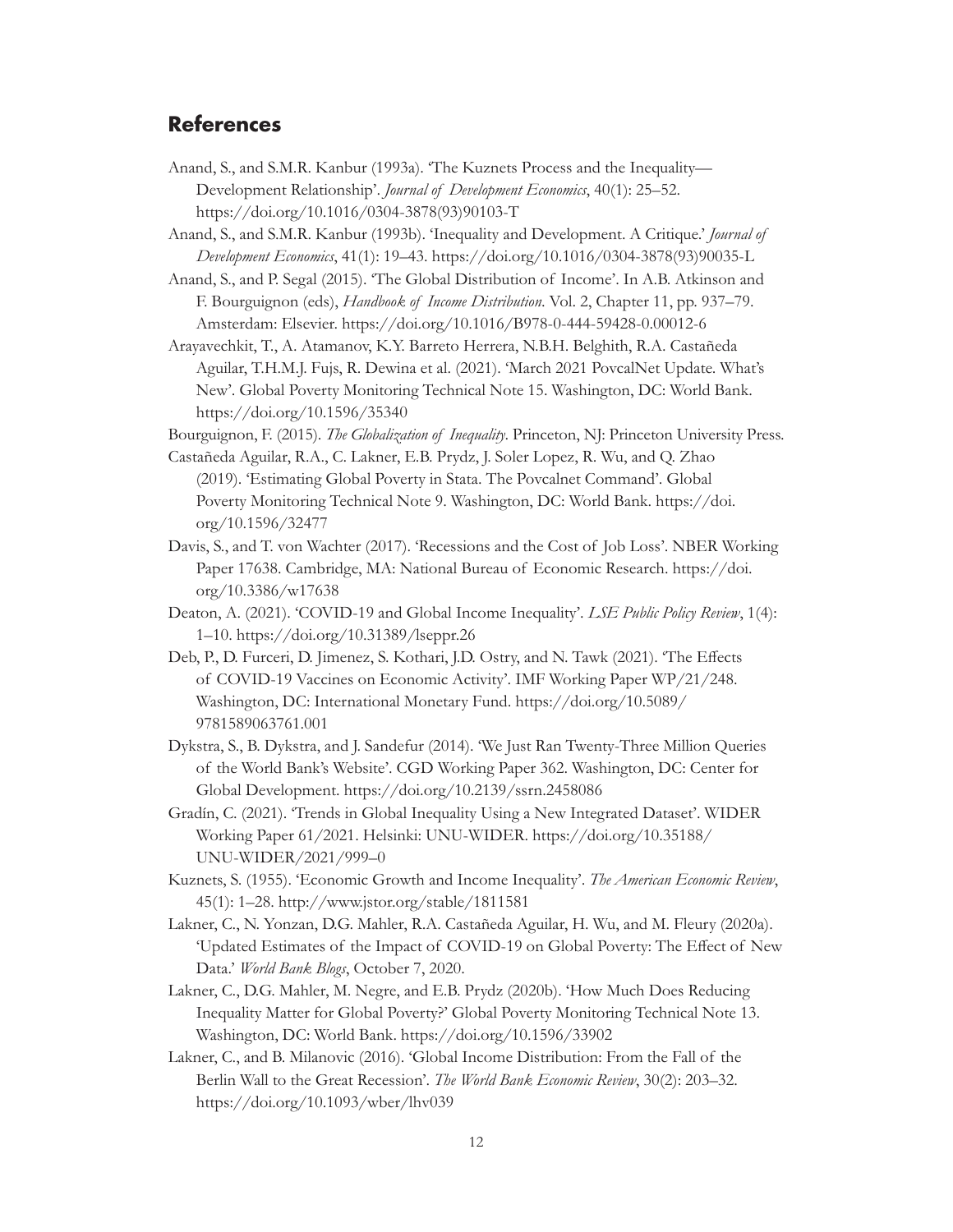- Mathieu, E., H. Ritchie, E. Ortiz-Ospina, M. Roser, J. Hasell, C. Appel, C. Giattino, and L. Rodés-Guirao (2021). 'A Global Database of COVID-19 Vaccinations'. *Nature Human Behaviour*, 5(7): 947–53.<https://doi.org/10.1038/s41562-021-01122-8>
- Milanovic, B. (2005). *Worlds Apart*. Princeton, NJ: Princeton University Press.
- Milanovic, B. (2016). *Global Inequality. A New Approach for the Age of Globalization*. Cambridge, MA: Harvard University Press. <http://www.jstor.org/stable/j.ctvjghwk4>
- Milanovic, B. (2021). Notes on global income inequality: A non-technical summary. Blog downloaded from: https://branko2f7.substack.com/p/ notes-on-global-income-inequality?s=r
- Niño-Zarazúa, M., L. Roope, and F. Tarp (2017). 'Global Inequality: Relatively Lower, Absolutely Higher'. *Review of Income and Wealth*, 63(4): 661–84. [https://doi.org/10.1111/](https://doi.org/10.1111/roiw.12240) [roiw.12240](https://doi.org/10.1111/roiw.12240)
- Pritchett, L., and L. Summers (2014). 'Asiaphoria Meets Regression to the Mean'. NBER Working Paper 20573. Cambridge, MA: National Bureau of Economic Research. <https://doi.org/10.3386/w20573>
- Prydz, E.B., D. Jolliffe, C. Lakner, D.G. Mahler, and P. Sangraula (2019). 'National Accounts Data Used in Global Poverty Measurement'. Global Poverty Monitoring Technical Note 8. Washington, DC: World Bank.
- Ravallion, M. (2014). 'Income Inequality in the Developing World.' *Science* 344(6186): 851–55. <https://doi.org/10.1126/science.1251875>
- Ravallion, M. (2021). 'What Might Explain Today's Conflicting Narratives on Global Inequality?' In: Gradín, C., M. Leibbrandt, and F. Tarp (eds.). *Inequality in the Developing World*, 17–48. Oxford: Oxford University Press and UNU-WIDER.
- Rogoff, Kennet. (2014). "Where is the Inequality Problem?" Project Syndicate, May 8. [Where](https://www.project-syndicate.org/commentary/kenneth-rogoff-says-that-thomas-piketty-is-right-about-rich-countries--but-wrong-about-the-world?barrier=accesspaylog)  [Is the Inequality Problem? by Kenneth Rogoff - Project Syndicate \(project-syndicate.org\)](https://www.project-syndicate.org/commentary/kenneth-rogoff-says-that-thomas-piketty-is-right-about-rich-countries--but-wrong-about-the-world?barrier=accesspaylog)
- Sumner, A., E. Ortiz-Juarez, and C. Hoy (2022). 'Measuring Global Poverty Before and During the Pandemic: A Political Economy of Overoptimism'. *Third World Quarterly*, 43(1): 1–17. <https://doi.org/10.1080/01436597.2021.1995712>
- UNDP (2022a). 'Impact of Vaccine Inequity on Economic Recovery'. New York: United Nations Development Programme. Available at: [https://data.undp.org/vaccine-equity/](https://data.undp.org/vaccine-equity/impact-of-vaccine-inequity-on-economic-recovery/) [impact-of-vaccine-inequity-on-economic-recovery/](https://data.undp.org/vaccine-equity/impact-of-vaccine-inequity-on-economic-recovery/) (accessed 28 February 2022).
- UNDP (2022b). 'Global Dashboard for Vaccine Equity'. New York: United Nations Development Programme. Available at: <https://data.undp.org/vaccine-equity/>(accessed 28 February 2022).
- World Bank (2016). *Poverty and Shared Prosperity 2016: Taking on Inequality*. Washington, DC: World Bank.
- World Bank (2018). *Poverty and Shared Prosperity 2018: Piecing Together the Poverty Puzzle.* Washington, DC: World Bank.
- World Bank (2020). *Poverty and Shared Prosperity 2020: Reversals of Fortune*. Washington, DC: World Bank.
- Yonzan, N., C. Lakner, and D.G. Mahler (2021). 'Is COVID-19 Increasing Global Inequality?' *World Bank Blogs*, October 7, 2021.
- Zhao, Q. (2019). 'PovcalNet API.' Washington, DC: World Bank.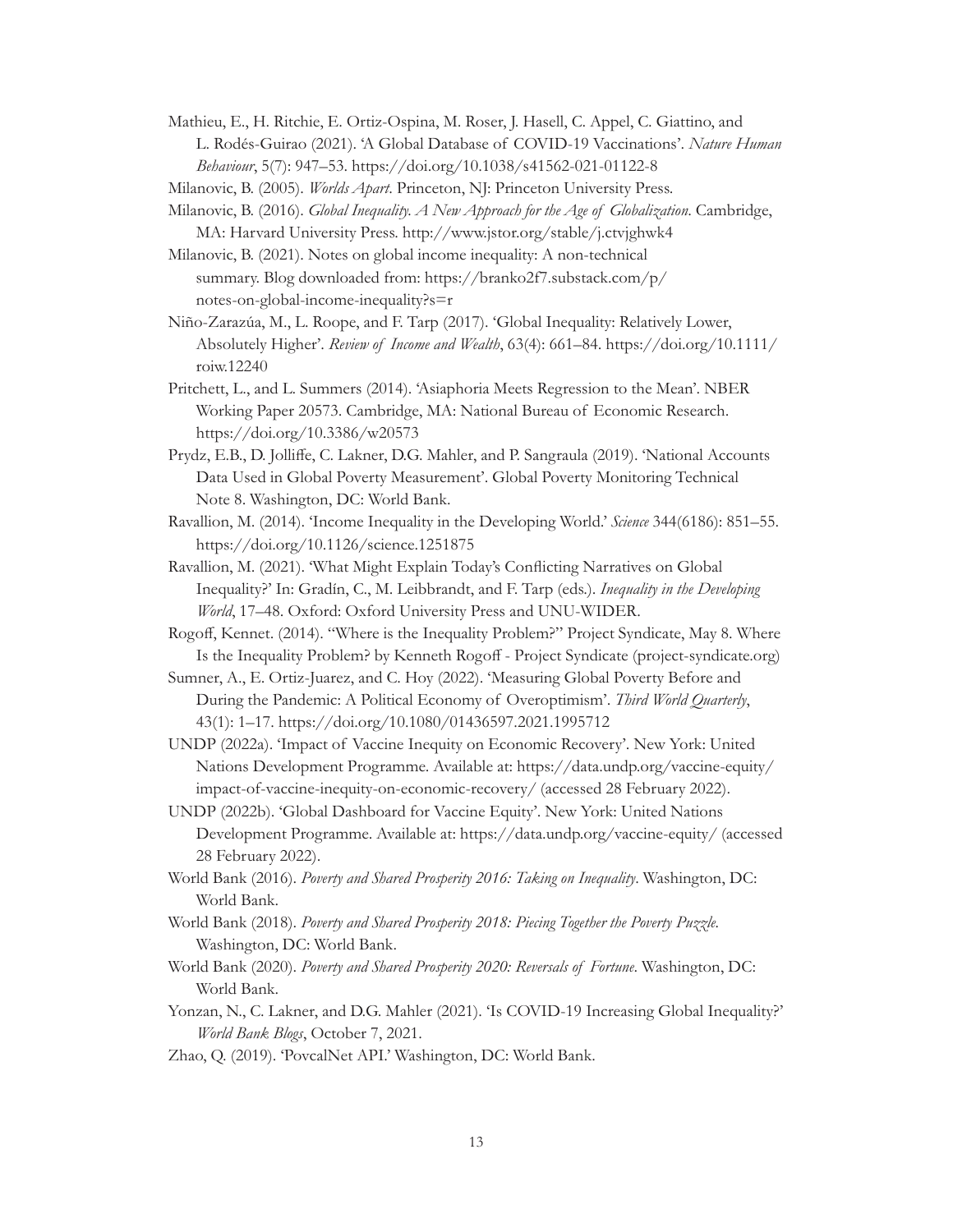## <span id="page-17-0"></span>**Appendix**

#### **A. The (un)equalizing weight of China and India**

While the declining trend in global income inequality over the last two decades holds after excluding China from the computation, this country has exerted an increasingly equalizing force since the early 2000s (contrary to its unequalizing role over 1981–2000). The declining trend also holds after excluding India, but such exclusion reveals the unequalizing weight of this country on the global figure. Finally, when excluding both China and India, the levels of the Gini coefficient move downwards for most of the period, with a trend that imitates the one that excludes China only. Interestingly, after excluding the two countries, global income inequality exhibits an increasing trend at the end of the period up to a level that is slightly higher than that recorded back in the early-1990s.



**Figure A1. Evolution of global income inequality in selected scenarios, 1981–2019**

*Source:* Author's calculations based on country-year per capita income or consumption distributions reconstructed from the World Bank's PovcalNet online tool (March 2021 update).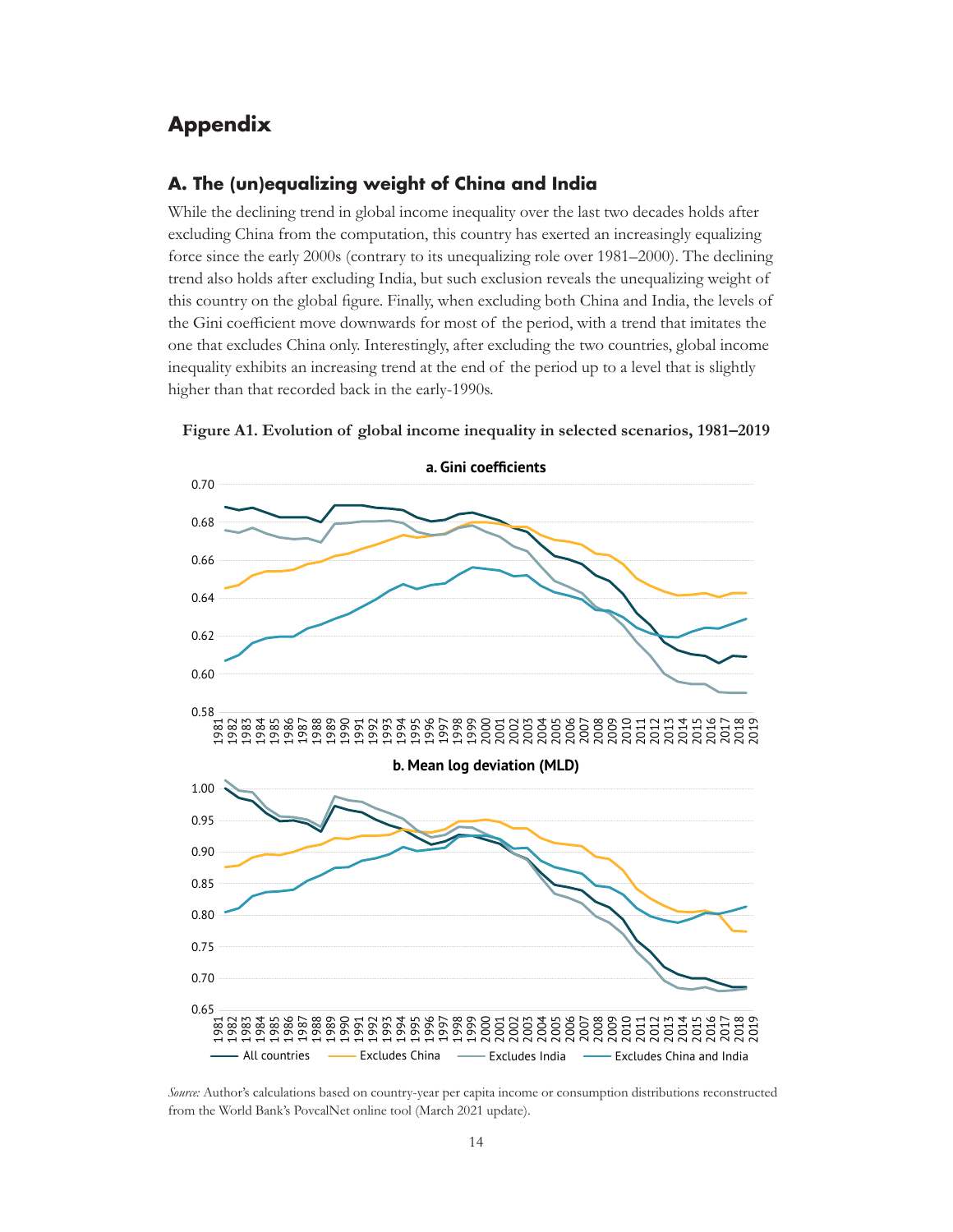## <span id="page-18-0"></span>**B. Dominance of the between-country component of global income inequality**



**Figure B1. Evolution of global income inequality, MLD, 1988–2013**

*Source:* Adapted from Figure 4.5 in World Bank (2016: 81), under Creative Commons licence CC BY 3.0 IGO. Based on Lakner and Milanovic (2016) and Milanovic (2016), on the basis of household surveys.



**Figure B2. Absolute changes in the MLD and its components, 1988–2013**

*Source:* Author's calculations based on Figure B1.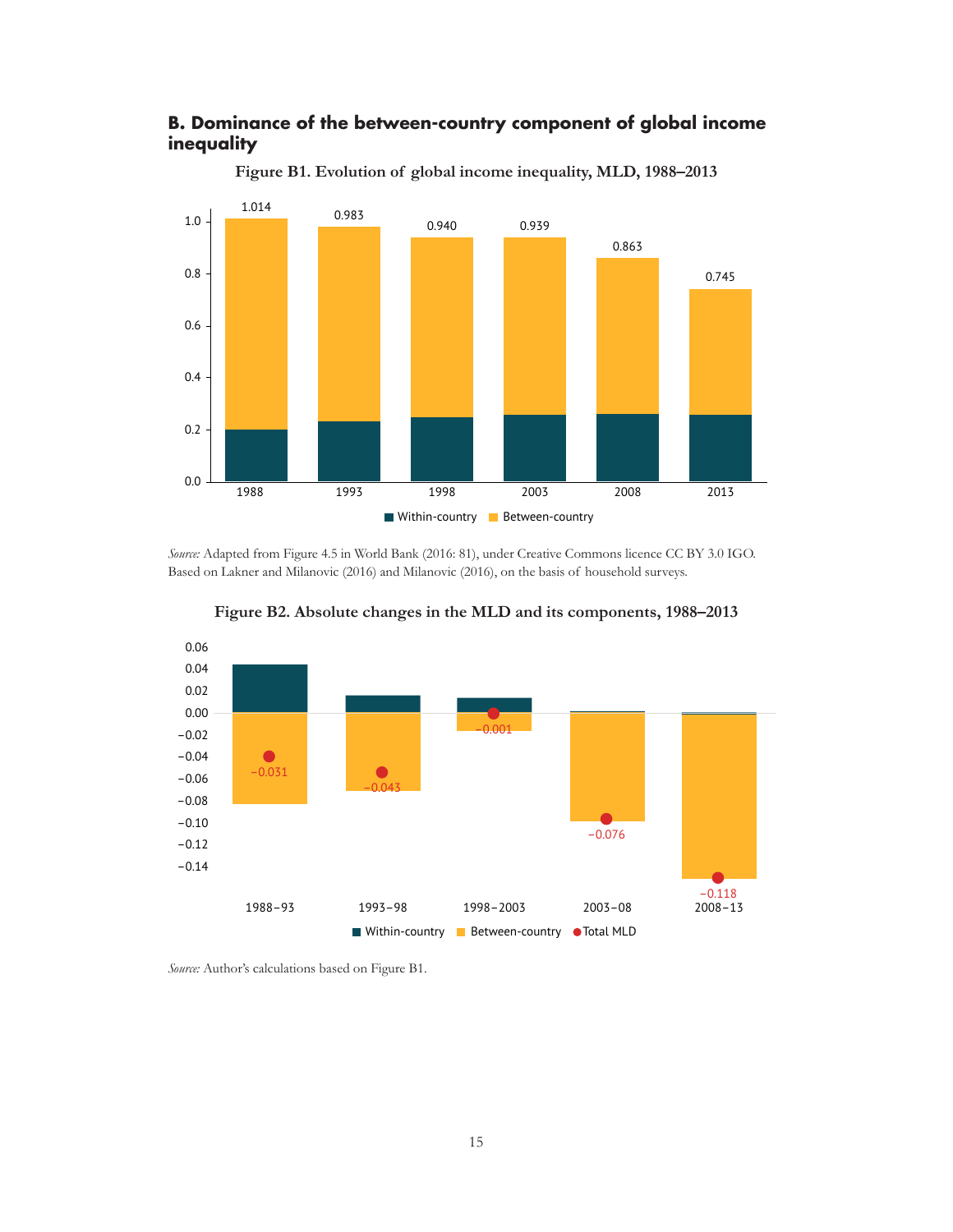#### <span id="page-19-0"></span>**C. The boomerang and the weight of China and India**

#### **Return to pre-pandemic long-run growth (scenario 1)**

The potential emergence of the global income inequality boomerang by the early-2030s seems to be driven almost entirely by China. Note that when excluding India, the plausible future between-country inequality trend (and boomerang emergence) runs almost in parallel to that computed for all countries, whereas the exclusion of both China and India suggests that the level of income inequality would decrease towards 2040 but only slightly.



**Figure C1. Evolution of between-country inequality under scenario 1, 1981–2040**

*Note:* Vertical lines delimit the change in income inequality between 2019 and 2020. *Source:* Author's calculations based on country-year per capita income or consumption distributions reconstructed from the World Bank's PovcalNet online tool (March 2021 update).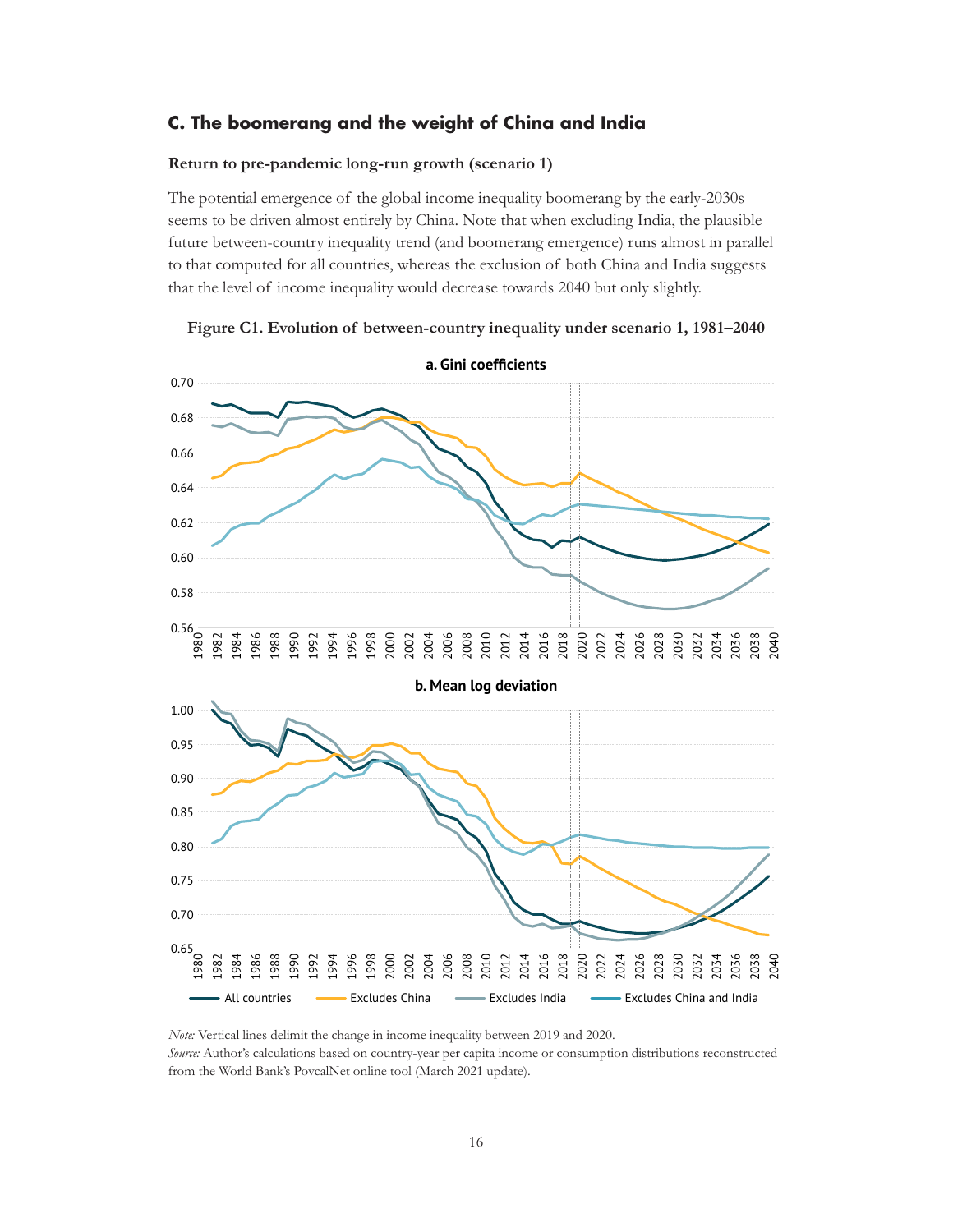#### <span id="page-20-0"></span>**Vaccination-driven post-pandemic growth (scenario 2)**

While the emergence of the between-country inequality boomerang is likely driven by the weight of China, it seems to potentially start emerging by the end-2020s, even if this country is excluded from the computations—note that the exclusion of India does not alter the emergence of such boomerang. The simultaneous exclusion of both China and India in this scenario reveals that between-country inequality would experience a rapid and steadily increase.





*Note:* Vertical lines delimit the change in income inequality between 2019 and 2020. *Source:* Author's calculations based on country-year per capita income or consumption distributions reconstructed from the World Bank's PovcalNet online tool (March 2021 update).